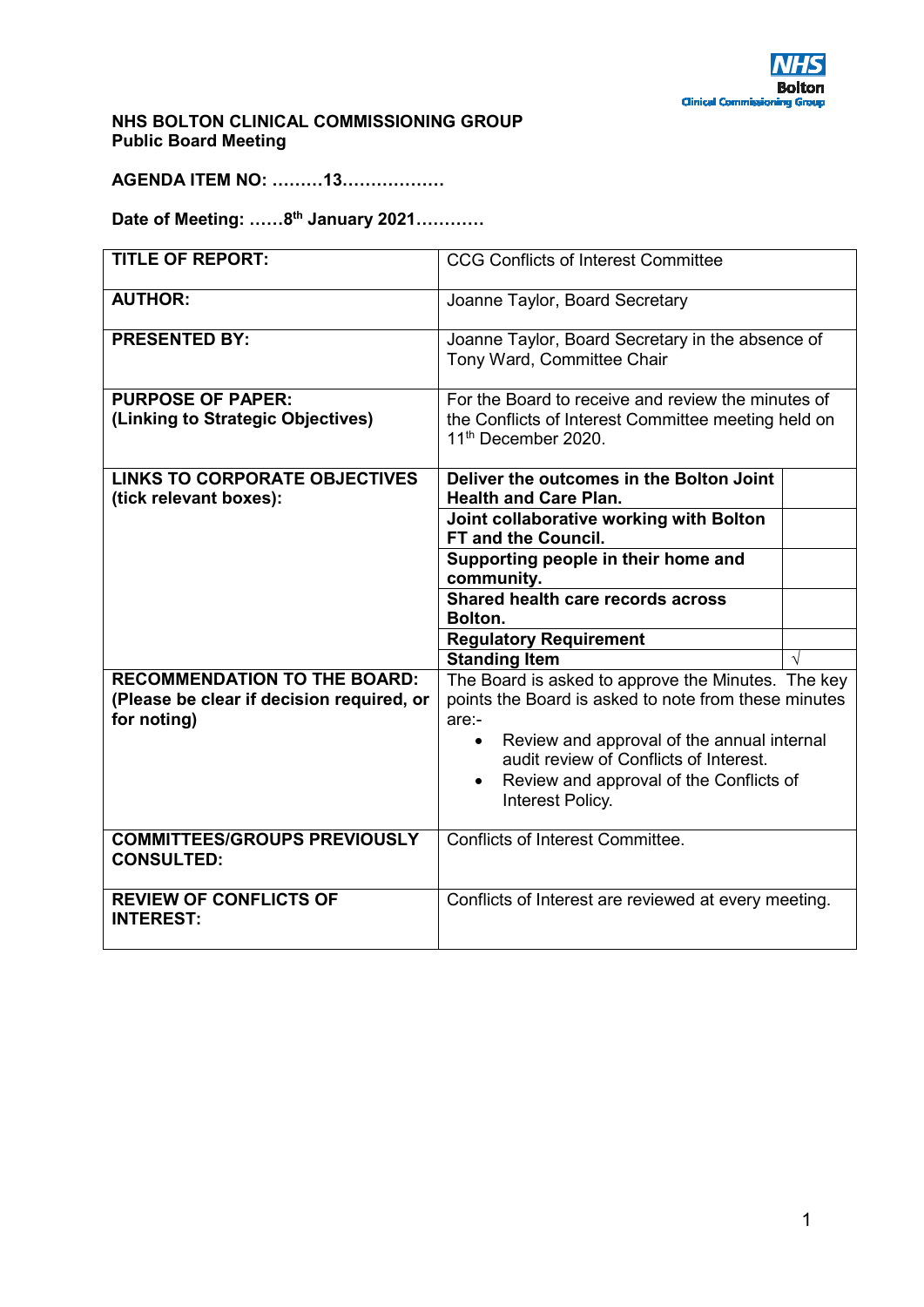| <b>VIEW OF THE PATIENTS, CARERS OR</b><br>THE PUBLIC, AND THE EXTENT OF<br><b>THEIR INVOLVEMENT:</b> | Patient views are not specifically sought as part of<br>this report. |
|------------------------------------------------------------------------------------------------------|----------------------------------------------------------------------|
| <b>EQUALITY IMPACT ASSESSMENT</b><br>(EIA) COMPLETED & OUTCOME OF<br><b>ASSESSMENT:</b>              | EIA and an assessment is not considered necessary<br>for the report. |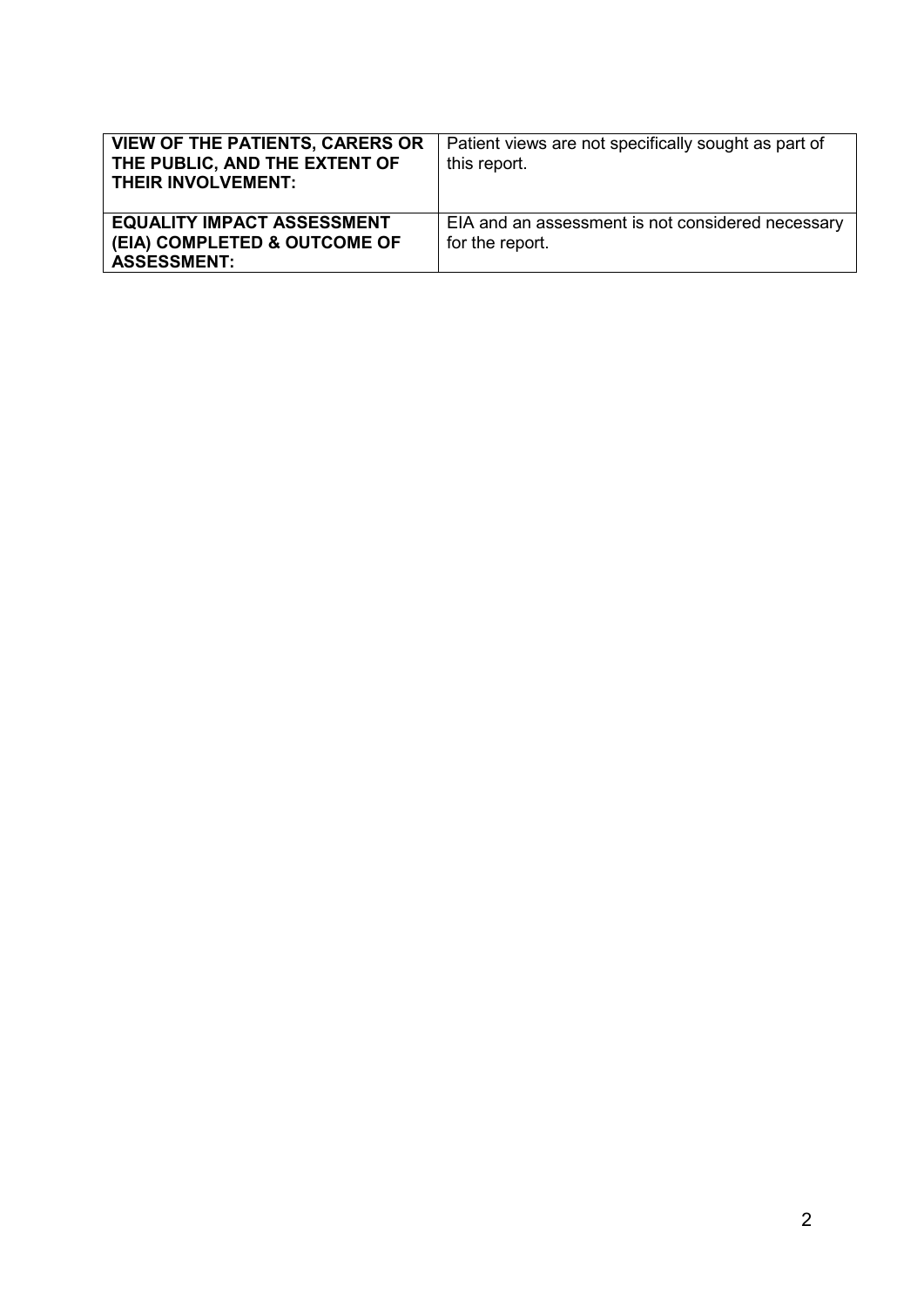## **MINUTES**

## **CONFLICTS OF INTEREST COMMITTEE – VIRTUAL MEETING**

**Date: 11th December 2020** 

**Time: 12.00pm** 

**Present:** 

| .           |                      |                                          |
|-------------|----------------------|------------------------------------------|
|             | <b>Tony Ward</b>     | Lay Member, Governance (Committee Chair) |
|             | <b>Kelly Knowles</b> | <b>Acting Chief Finance Officer</b>      |
|             | <b>Romesh Gupta</b>  | <b>Secondary Care Specialist</b>         |
| Minutes by: |                      |                                          |
|             | Joanne Taylor        | <b>Board Secretary</b>                   |

| <b>Minute</b> | <b>Topic</b>                                                                                     |  |
|---------------|--------------------------------------------------------------------------------------------------|--|
| No.           |                                                                                                  |  |
| 23/20         | <b>Apologies for Absence</b>                                                                     |  |
|               | Apologies for absence were received from:-                                                       |  |
|               | Su Long, Chief Officer.<br>$\bullet$                                                             |  |
|               | Zieda Ali, Lay Member, Public Engagement.<br>$\bullet$                                           |  |
|               |                                                                                                  |  |
| 24/20         | <b>Declarations of Interest</b>                                                                  |  |
|               | There were no specific declarations of interest.                                                 |  |
|               |                                                                                                  |  |
|               | The Chair reminded members of their obligation to declare any interest they may have             |  |
|               | on any issues arising at meetings which might conflict with the business of the CCG              |  |
|               | Board.                                                                                           |  |
|               |                                                                                                  |  |
|               | It was noted that declarations declared by members of the Board are listed in the CCG's          |  |
|               | Register of Interest. The Register is available either via the CCG Board Secretary or the        |  |
|               |                                                                                                  |  |
|               | CCG's website at the following link:                                                             |  |
|               | http://www.boltonccg.nhs.uk/about-us/declarations-of-interest                                    |  |
|               |                                                                                                  |  |
|               |                                                                                                  |  |
| 25/20         | Minutes and Decision Log from 11 <sup>th</sup> September 2020 Meeting                            |  |
|               | Members discussed the outstanding item on the decision log which related to the role of the      |  |
|               | PCNs and GP Federation and gaining assurance on how they handle conflicts of interest.           |  |
|               |                                                                                                  |  |
|               | It was noted that the CCG does record the interests of the PCN clinical directors but does not   |  |
|               | have sight of minutes from these meetings currently.                                             |  |
|               |                                                                                                  |  |
|               | The Minutes were approved as a correct record. The Committee agreed that this action             |  |
|               | remain on the decision log and that further discussions be held with Dharmesh Mistry,            |  |
|               | as PCN Clinical Director, to understand how conflicts of interest are dealt with at              |  |
|               | formal meetings.                                                                                 |  |
|               |                                                                                                  |  |
| 26/20         | <b>Standing Item - Review of Corporate Registers</b>                                             |  |
|               | The Committee reviewed the current corporate registers for:                                      |  |
|               | Register of Interests – full register reviewed. It was noted that the CCG is in the<br>$\bullet$ |  |
|               | process of completing the annual update of all declaration of interest forms.                    |  |
|               | Once completed the register will be updated and published on the CCG website.                    |  |
|               | Register of Gifts and Hospitality - no updates for review.<br>$\bullet$                          |  |
|               |                                                                                                  |  |
|               | Non-Consent Declarations of Interest - no changes to report.                                     |  |
|               | Register of Conflicts of Interest Breaches - no changes to report.                               |  |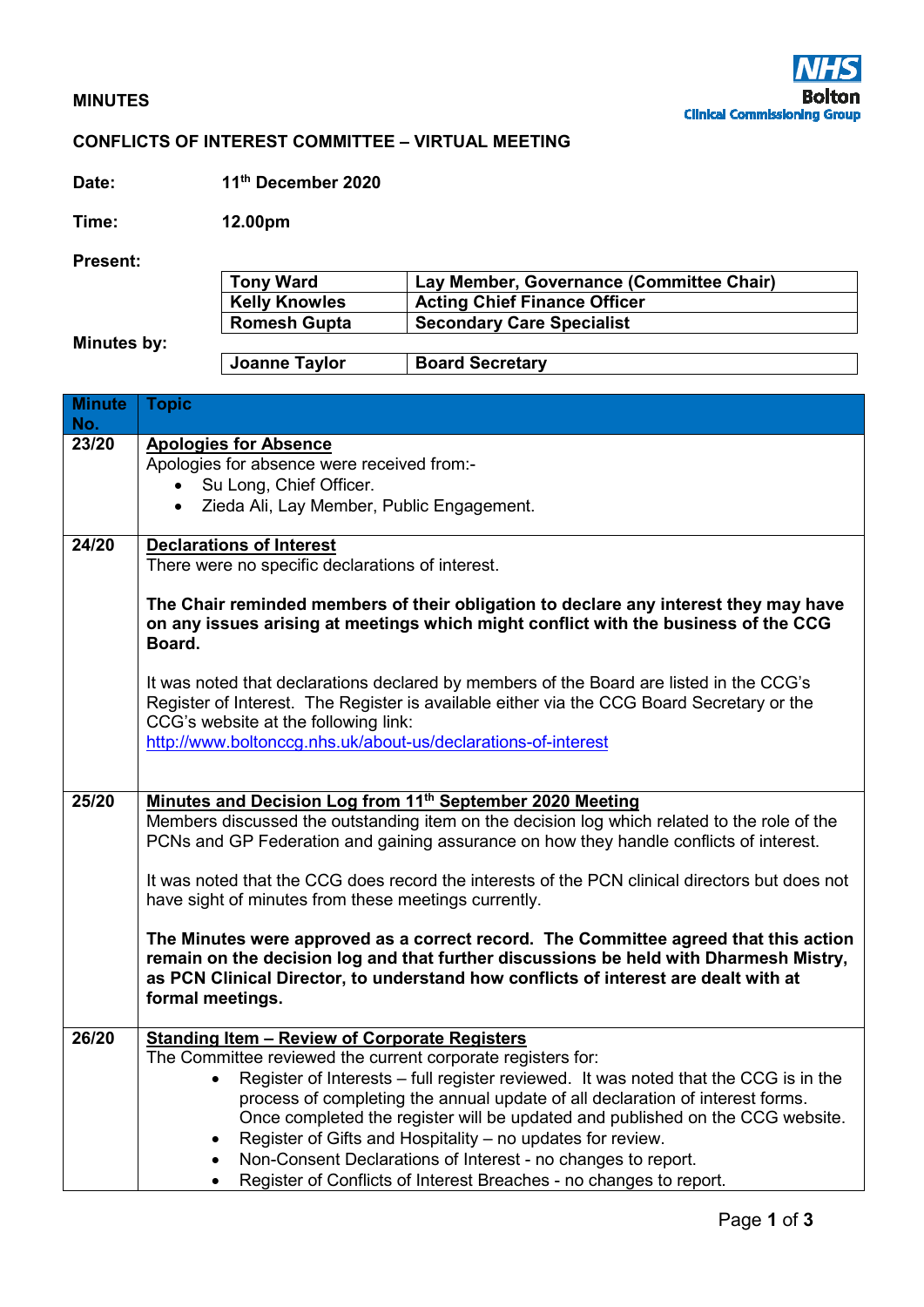|       | Procurement Register – no updates to review.<br>$\bullet$                                                                                                                                                                                                                                                                                |
|-------|------------------------------------------------------------------------------------------------------------------------------------------------------------------------------------------------------------------------------------------------------------------------------------------------------------------------------------------|
|       | Freedom of Information Quarter 1 Report - report reviewed.<br>$\bullet$                                                                                                                                                                                                                                                                  |
|       | The Committee noted the updates to the corporate registers. The Committee<br>requested that the Fol Quarter 2 report be emailed once finalised.                                                                                                                                                                                          |
| 27/20 | Final Draft Report from MIAA on the Annual Internal Audit Review of Conflicts of                                                                                                                                                                                                                                                         |
|       | <b>Interest</b>                                                                                                                                                                                                                                                                                                                          |
|       | The final draft report from MIAA following the completion of the Managing Conflicts of Interest<br>annual review was presented to the Committee.                                                                                                                                                                                         |
|       | It was reported that the attached report will be reported to the January Audit Committee. The<br>report concludes full compliance in four of the areas and partial completion in one area<br>(Governance Arrangements) and an action plan has been agreed to address this<br>recommendation.                                             |
|       | The Committee reviewed the report and noted the one recommendation to ensure changes to<br>job titles and roles are captured within 28 days. The Board Secretary confirmed that a<br>process has now been put into place to review on a monthly basis any changes to staff job<br>titles/roles and ensure forms are updated accordingly. |
|       | The Committee noted the report and agreed to the action proposed to respond to the<br>recommendation.                                                                                                                                                                                                                                    |
| 28/20 | <b>Updated Conflicts of Interest Policy</b>                                                                                                                                                                                                                                                                                              |
|       | The updated policy was presented to the Committee. It was noted that a full review has taken<br>place in line with the annual internal audit review undertaken by MIAA and a review of any<br>national guidance/directive received regarding this policy.                                                                                |
|       | It was noted that this review has resulted in minor changes only this year. Once approved by<br>the Committee, the updated policy will be published on the CCG's website and internal<br>shared drive.                                                                                                                                   |
|       | The Committee approved the updated policy for publishing on the CCG website and<br>internal shared drive.                                                                                                                                                                                                                                |
| 29/20 | <b>Commissioning Decisions - Managing Conflicts of Interest</b>                                                                                                                                                                                                                                                                          |
|       | The Committee received an update on commissioning decisions taken, and future decisions<br>to be taken, since the last report presented to the Committee in September 2020.                                                                                                                                                              |
|       | The Committee noted the update and agreed any conflicts of interest have been<br>appropriately managed.                                                                                                                                                                                                                                  |
| 30/20 | <b>Monitoring of Joint Governance Structures as Joint Groups/Committees are Developed</b>                                                                                                                                                                                                                                                |
|       | The Committee had discussed this item previously on the agenda relating to how PCNs and<br>the GP Federation are developing and how they may review conflicts of interest, given these<br>are local health bodies that sit outside of any formal statutory regulations.                                                                  |
|       | Members were mindful of the need to consider how these organisations may be managing<br>conflicts of interest and agreed that this needs to continue to be reviewed by this Committee<br>to gain further assurance and to advise on adopting similar governance processes used by<br>the CCG.                                            |
|       | The Committee agreed to keep this item on future agendas to review how joint<br>committees/groups are developing joint governance processes and managing conflicts<br>of interest.                                                                                                                                                       |